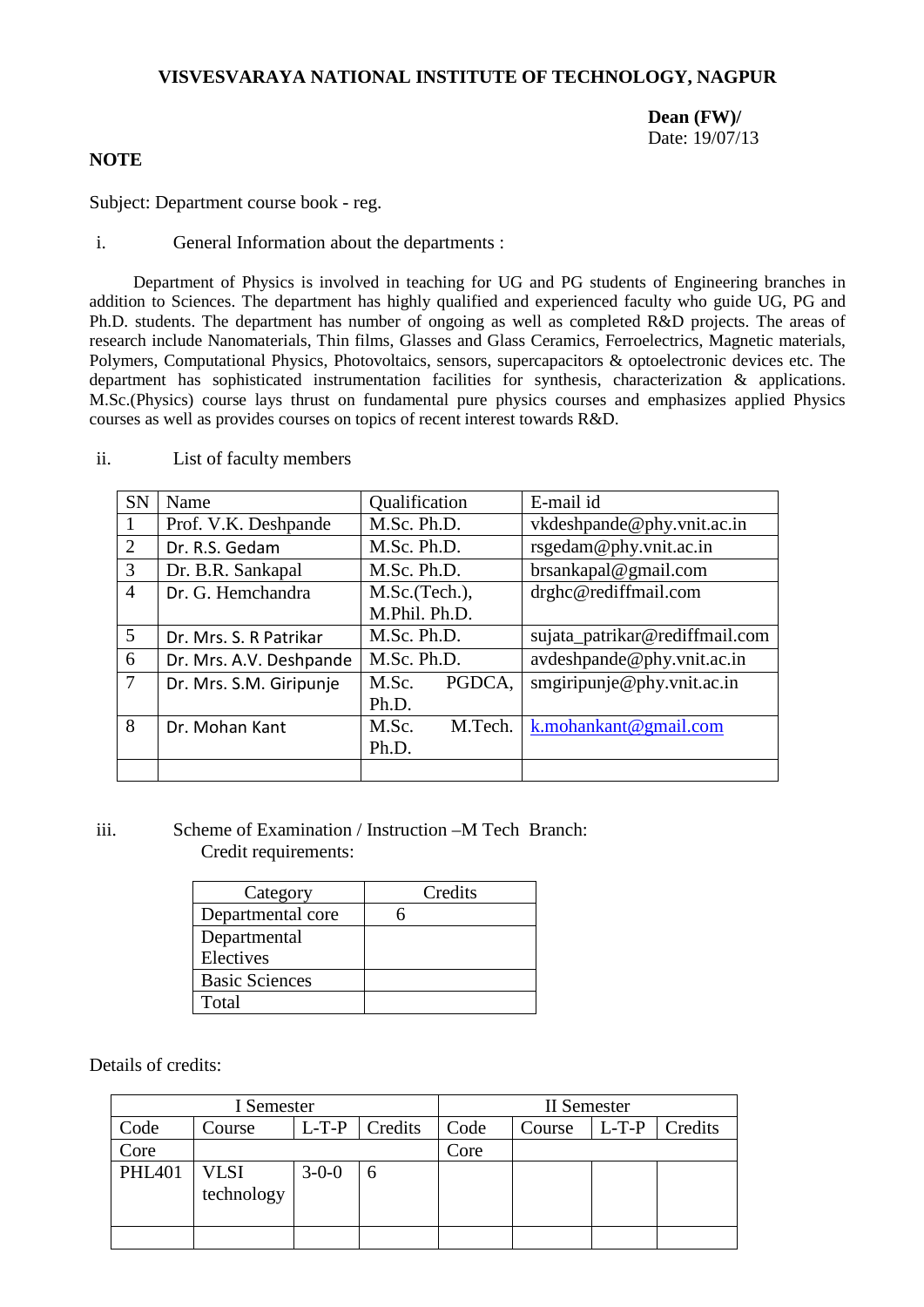| Elective |                     |                    |         |      |        |         |         |
|----------|---------------------|--------------------|---------|------|--------|---------|---------|
|          |                     |                    |         |      |        |         |         |
|          |                     |                    |         |      |        |         |         |
|          | <b>III</b> Semester | <b>IV</b> Semester |         |      |        |         |         |
| Code     | Course              | $L-T-P$            | Credits | Code | Course | $L-T-P$ | Credits |
| Core     |                     |                    |         | Core |        |         |         |
|          |                     |                    |         |      |        |         |         |
| Elective |                     |                    |         |      |        |         |         |
|          |                     |                    |         |      |        |         |         |
|          |                     |                    |         |      |        |         |         |

Course Number : PHL401 Course Name : VLSI Technology Credits : 6

Syllabus:

Silicon single crystal growth.

Solid state diffusion modeling and technology, ion implantation technology and damage annealing, characterization of impurity profiles.

Oxidation: Kinetics of Silicon dioxide growth both for thick, thin and ultra thin films, oxidation techniques in VLSI and ULSI, characterization of oxides films, low k and high k dielectrics for ULSI.

Environment for VLSI Technology: Clean room and safety requirements, wafer cleaning processes and wet chemical etching techniques.

Lithography: Photolithography, e-beam lithography and newer lithography techniques for VLSI/ULSI, mask generation.

Chemical vapour deposition techniques: CVD techniques for deposition of polysilicon, silicon dioxide, silicon nitrite and metal films, epitaxial growth of silicon.

Metal film deposition: Evaporation and sputtering techniques, failure mechanisms in metal interconnect multilevel metallization schemes.

Plasma and rapid thermal processing, PECVD, plasma etching and RIE techniques, RTP techniques for annealing, growth and deposition of various films for use in ULSI.

Process Integration.

## **Reference books:**

- 1. S. M. Sze, VLSI technology, II edition, Mc Graw Hill , 1988
- 2. S. K. Gandhi, VLSI fabrication principles, John Wiley, New York, 1983.
- 3. C.Y. Chang, S. M. Sze, ULSI technology, Mc Graw Hill companies 1996.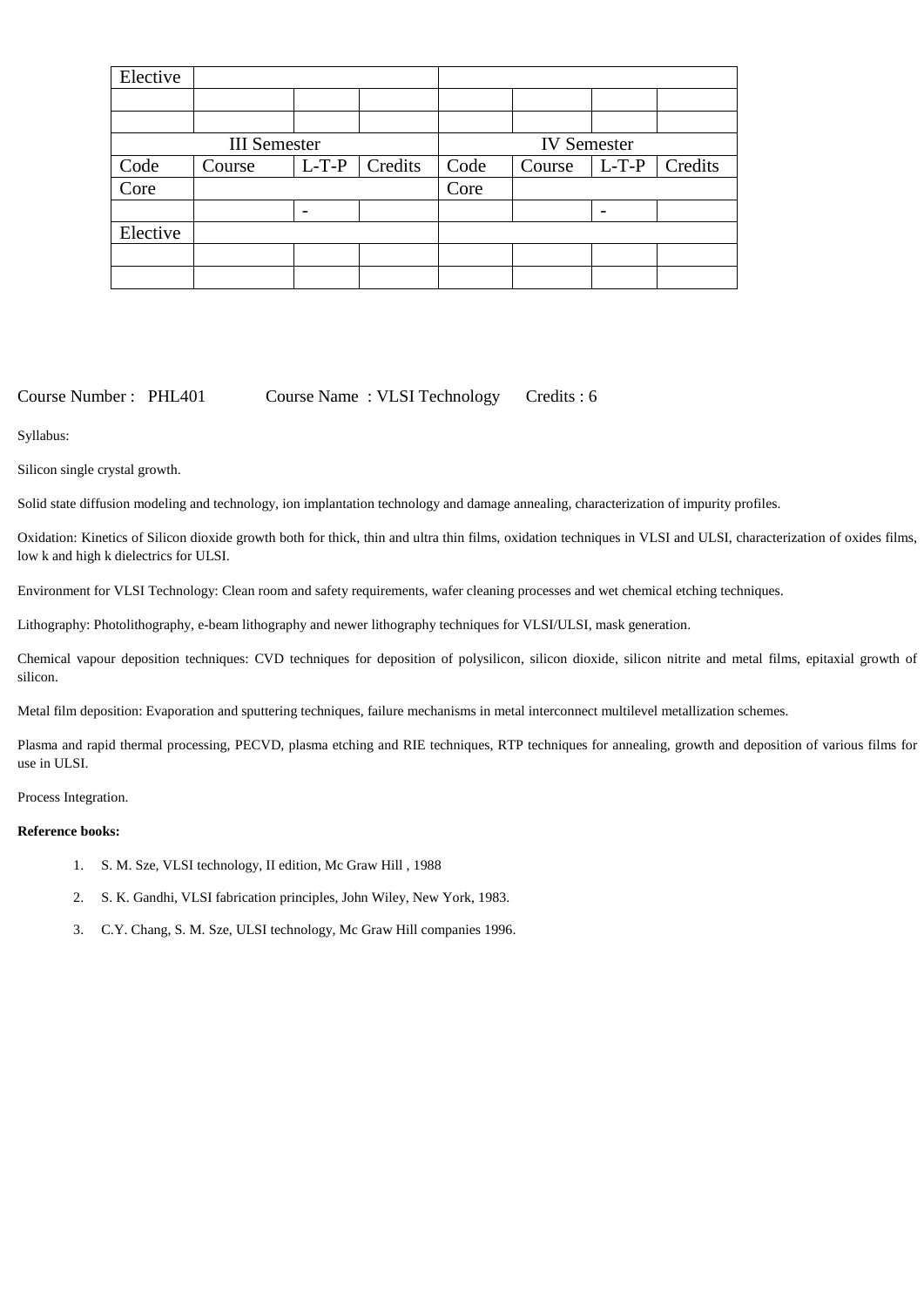# iii. Scheme of Examination / Instruction –M.Sc. Branch: Credit requirements:

| Category           | Credits  |
|--------------------|----------|
| Departmental core  | 126      |
| Departmental       | 10       |
| Electives          |          |
| Basic<br>Sciences/ | 78       |
| <b>First Year</b>  |          |
| <b>HM</b>          | $0 - 6$  |
|                    | $0 - 12$ |

Details of credits:

| I Semester          |                       |             |                | <b>II</b> Semester |                        |             |                |
|---------------------|-----------------------|-------------|----------------|--------------------|------------------------|-------------|----------------|
| Code                | Course                | $L-T-P$     | Credits        | Code               | Course                 | $L-T-P$     | Credits        |
| Core                |                       |             |                | Core               |                        |             |                |
| <b>PHL516</b>       | Mathematical          | $3 - 0 - 0$ | 6              | <b>PHL521</b>      | Quantum                | $3 - 0 - 0$ | 6              |
|                     | Physics               |             |                |                    | Mechanics              |             |                |
| <b>PHL511</b>       | Classical             | $3-0-0$     | 6              | <b>PHL522</b>      | Electrodynamics        | $3 - 0 - 0$ | 6              |
|                     | Mechanics             |             |                |                    |                        |             |                |
| <b>PHL512</b>       | Electronics-1         | $3-0-0$     | 6              | <b>PHL523</b>      | Electronics-II         | $3 - 0 - 0$ | 6              |
| <b>PHL513</b>       | Computer              | $3 - 0 - 0$ | 6              | <b>PHL524</b>      | Statistical            | $3 - 0 - 0$ | 6              |
|                     | Programming           |             |                |                    | Mechanics              |             |                |
| <b>PHL514</b>       | Communication         | $2 - 0 - 0$ | Audit          | <b>PHL525</b>      | Thin<br>Film           | $3 - 0 - 0$ | 6              |
|                     | skill                 |             |                |                    | Techniques             |             |                |
| <b>PHL515</b>       | General Physics       | $0 - 0 - 6$ | 6              | <b>PHL526</b>      | <b>Electronics Lab</b> | $0 - 0 - 6$ | 6              |
|                     | Lab                   |             |                |                    |                        |             |                |
| <b>PHL513</b>       | Computer              | $0 - 0 - 2$ | $\overline{2}$ |                    |                        |             |                |
|                     | Programming           |             |                |                    |                        |             |                |
|                     |                       |             |                |                    |                        |             |                |
| Elective            |                       |             |                |                    |                        |             |                |
|                     |                       |             |                |                    |                        |             |                |
|                     |                       |             |                |                    |                        |             |                |
| <b>III</b> Semester |                       |             |                | <b>IV</b> Semester |                        |             |                |
| Code                | Course                | $L-T-P$     | Credits        | Code               | Course                 | $L-T-P$     | Credits        |
| Core                |                       |             |                | Core               |                        |             |                |
| <b>PHL531</b>       | Solid<br><b>State</b> | $3 - 0 - 0$ | 6              | <b>PHL534</b>      | Nuclear<br>and         | $3 - 0 - 0$ | 6              |
|                     | Physics               |             |                |                    | Particle physics       |             |                |
| <b>PHL532</b>       | Atomic<br>and         | $3 - 0 - 0$ | 6              | <b>PHL537</b>      | Nanomaterials          | $3 - 0 - 0$ | 6              |
|                     | Molecular             |             |                |                    |                        |             |                |
|                     | Physics               |             |                |                    |                        |             |                |
| <b>PHL535</b>       | Material              | $0 - 0 - 4$ | $\overline{4}$ | <b>PHL541</b>      | Project Phase -        |             | 6              |
|                     | Science Lab           |             |                |                    | $\mathbf{I}$           |             |                |
| <b>PHL534</b>       |                       |             |                |                    |                        |             |                |
|                     | Characterisation      | $0 - 0 - 4$ | $\overline{4}$ |                    |                        |             |                |
|                     | Techniques Lab        |             |                |                    |                        |             |                |
| <b>PHL537</b>       | Project Phase -       |             | 6              |                    |                        |             |                |
|                     | I                     |             |                |                    |                        |             |                |
|                     |                       |             |                |                    |                        |             |                |
| Elective            |                       |             |                |                    |                        |             |                |
| <b>PHL533</b>       | Material              | $3-0-0$     | 6              | <b>PHL542</b>      | <b>Solar Energy</b>    | $0 - 0 - 4$ | $\overline{4}$ |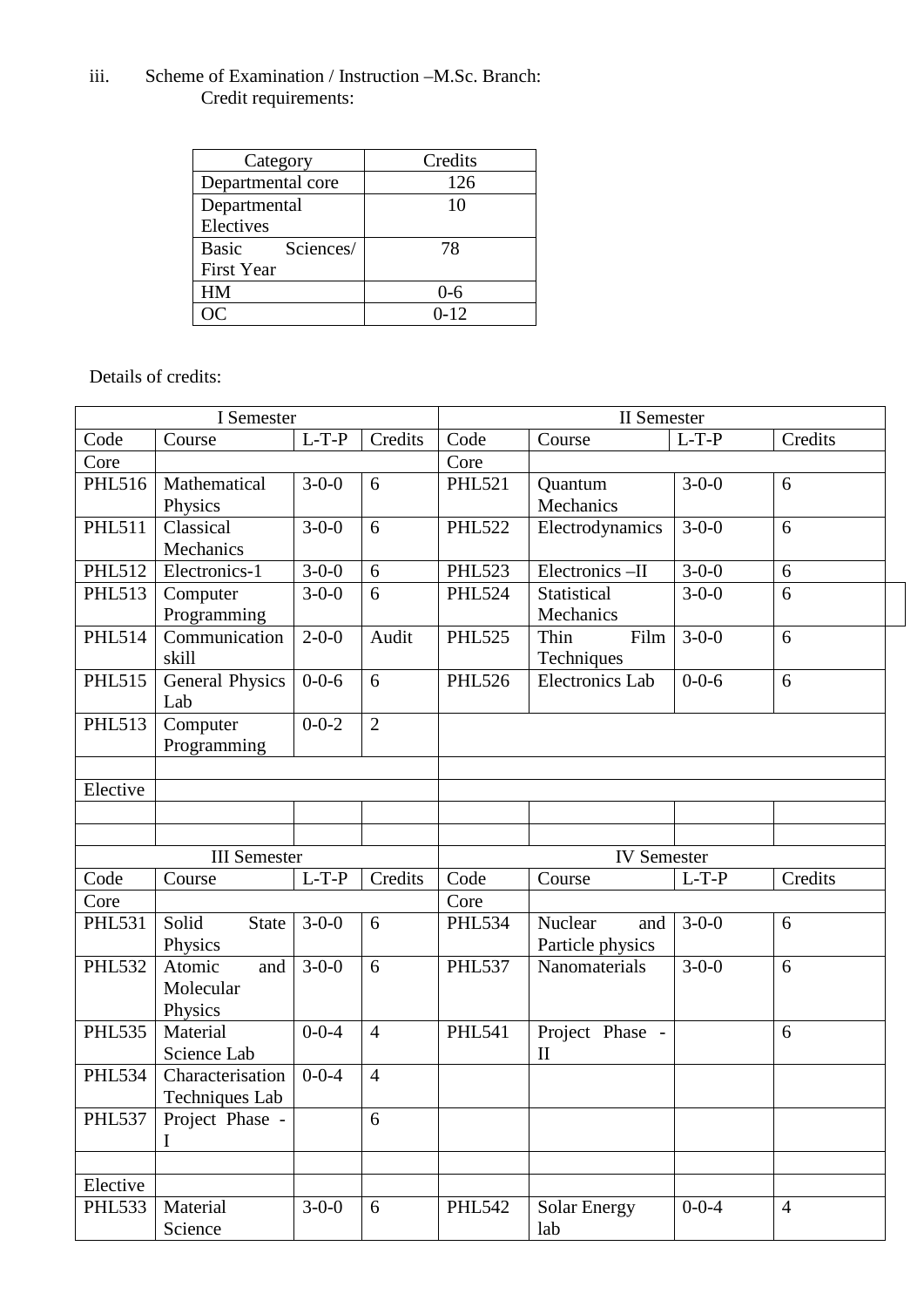Revision of Newtonian mechanics, constraints, Generalized coordinates Lagrange's equations of motion, Noethers theorem. Hamilton's function and Hamilton's equation of motion, Legendre transform, Phase space, Phase trajectories, Principle of least action, Hamiltonian principle

Two body central force problem, Kepler problem, Scattering, Virial theorem.

Non-inertial frames of reference and pseudo forces, Elements of rigid body dynamics. Small oscillations, Normal mode analysis, Normal modes of a harmonic chain. Principle and postulate of relativity, Lorentz transformation , Length contraction, Time dilation and the Doppler Effect, Relativistic invariance of physical laws.

Recommended Books:

1. Classical Mechanics, H. Goldstein, 2nd Edition, Narosa Pub.

2. Classical Mechanics, N.C.Rana and P.S.Joag ,Tata Mc-Graw Hill Publishing Company

Limited, New Delhi.

3. Mechanics ,L.D Landau and E.M.Lifshitz, Pergamon press, 1960

4. Classical mechanics, K.R.Srinivasa Rao, Univesities Press, Delhi

5. Introduction to mechanics, D. Kleppner, R.J. Kolenkow, McGraw Hill

## Course Number : PHL516 Course Name : Mathematical Physics Credits : 6

Linear vector spaces, Eigen values and Eigen vectors, linear ordinary differential equations of second order, special functions (Hermite, Bessel, Laguerre and Legendre functions).

Fourier series, Fourier Transforms. Elements of complex analysis, analytic functions, Residue theorem.

Green function, Partial differential equation, Laplace equation in two and three dimensions in cylindrical and polar coordinates, introduction to wave and heat equation. Introduction toTensors, introductory Group theory: SU (2), O (3)

Recommended Books:

- 1. Advance Engineering Mathematics , Kreyzig , Wiley India
- 2. Mathematical Physics, H.K.Dass

3. Mathematical methods for physicists, Arfken, Weber, the Maple vail Manufacturing group, Academic press, 5th edition.

Course Number : PHL525 Course Name :THIN FILM TECHNIQUES : Credits : 6

I) Thin Film Deposition

Brief introduction regarding different methods for thin film formation (Physical and chemical), nucleation and growth mechanism .

Chemical Methods:

II) Chemical bath deposition (CBD) method: Introduction, experimental set-up, basic requirements, basic mechanisms: ion-by-ion, hydroxide cluster and complex decomposition mechanism, deposition from acidic bath, effect of stirring, advantages and disadvantages, a case study of CdS deposition, size quantization in CD films. Brief idea about SILAR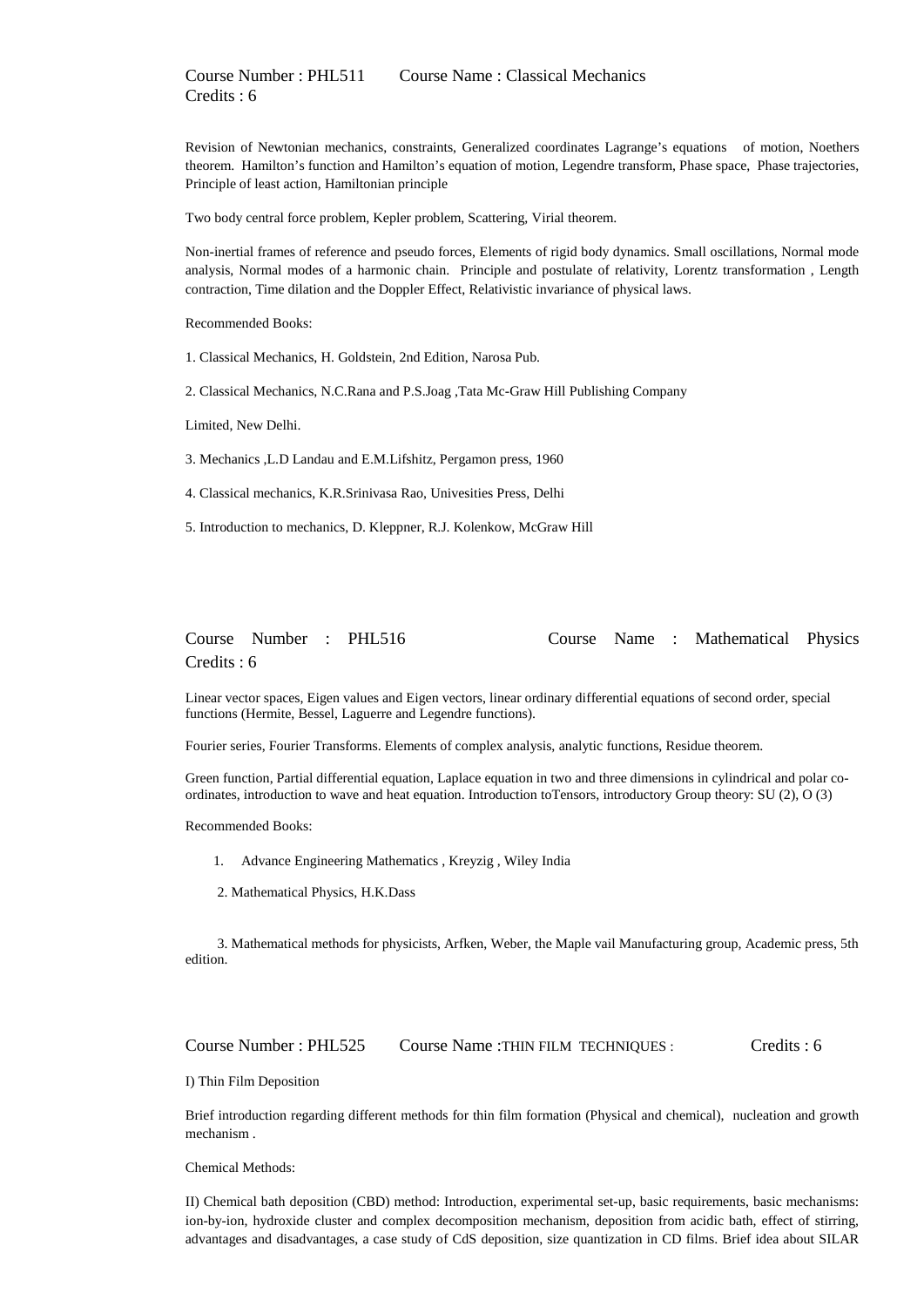(Successive ionic layer adsorption and reaction) method, advantages over CBD.

III) Electrochemical deposition: Introduction, principle, Faradays laws of electrolysis, experimental set-up, electrode, electrolyte, additives, power supply, substrate, Classification of elctrodeposition: potentiostatic, galvanostatic and cyclic voltametry, Steps involved in electrodeposition process, Over potential term, nucleation and growth mechanism, advantages and disadvantages, a case study.

IV) Spray Pyrolysis: Principle, experimental set-up, preparative parameters: influence of temperature, precursor's solution, Model for films deposition: Atomization of precursor's solution, Aerosol transport, decomposition of precursor, advantages and disadvantages, a case study of SnO2 deposition.

V)Spin Coating: Introduction, experimental set-up, Modeling spin coating, advantages and disadvantages, a case study.

Physical methods: Introduction physical vapor deposition (PVD) and Chemical Vapor deposition (CVD) VI) Evaporation Methods: Thermal Evaporation (vacuum evaporation), Flash evaporation, Laser evaporation, Molecular beam epitaxy

VII) Chemical Vapor Deposition: Basic aspects of CVD, reactions in CVD, Types of CVD: atmospheric pressure, low pressure, plasma enhanced CVD.

VII) Sputtering: Basic principle of sputtering process, brief regarding triode sputtering, ion beam sputtering

Reference books:

- 1. Thin Film Phenomenon, K. L. Chopra, Mc Graw Hill, 1969.
- 2. Hand Book of Thin Film Technology, L. I. Maissel and R. Glang Mc Graw Hill, 1969
- 3. Thin Film Processes. J. L. Vossen and W. Kem, (Academic Press, 1978)
- 4. The Material Science of Thin Films, M. Ohring (Academic Press, 1972)
- 5. Chemical Solution Deposition of semiconductor Films, Gary Hodes, Marcel Dekker Inc
- 6. Thin Film Deposition Using Spray Pyrolysis, J. Electroceramics, 14 (2005) 103-111
- 7. Preparation of Thin Films, Joy George, Marcel Dekker, Inc.
- 8. Handbook of semiconductor electrodeposition, R.K.Pandey, S.N.Sahu, S.Chandra

9. Spin Coating for rectangular substrates, A Thesis written by G. A. Luurtesema, University of

California, Berkeley, 1997

Course Number : PHL512 Course Name : Electronics-I : Credits : 6

Operational amplifiers: Differential amplifier using transistors, operational amplifier characteristics, negative feedback configuration, application circuits (inverter, non-inverter, adder, integrator, differentiator, waveform generator, comparator and Schmidt trigger).

Transistor as a switch, feedback in amplifier. Digital logic gates, combinational circuits, Digital techniques and applications, registers, counters and comparators.

A/D and D/A convertors, applications. Transducers (temperature, pressure, magnetic field, vibration, optical and particle detectors), Impedance matching, amplification (op amp based, instrumentation amplifier, feedback) filtering and noise reduction, shielding and grounding.

## Recommended Books:

- 1. Solid state electronic devices, B.G. Streetman, Prentice Hall of India, New Delhi, 1995
- 2. Microelectronics, J.Millman, Mc Graw Hill International, 1987.
- 3. Process control and instrumentation, C. D. Johnson, Prentice Hall of India, New Delhi, 2000.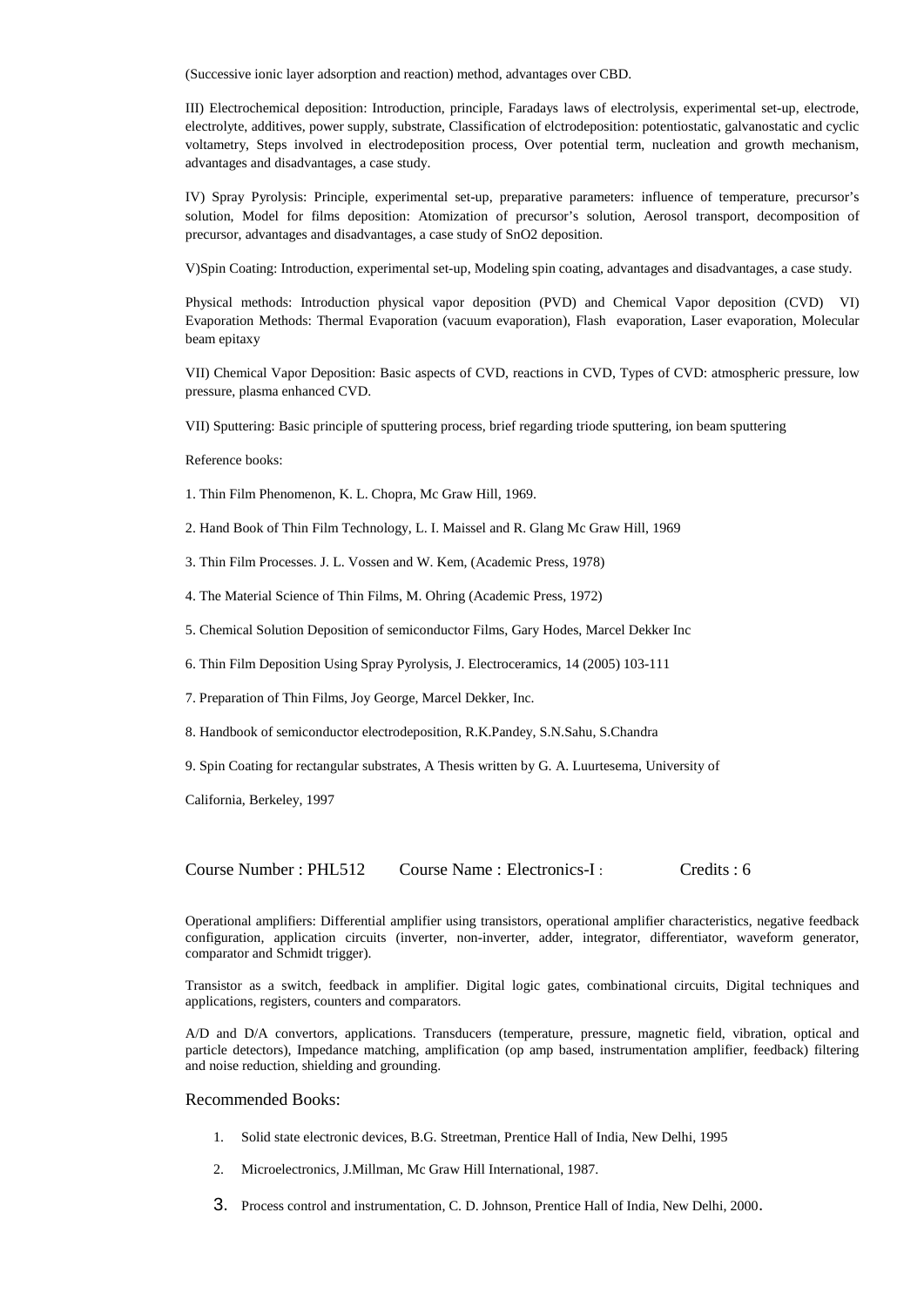Basic principles of Quantum mechanics, probabilities and probability amplitudes, wave functions, probability density and probability current. Schrödinger equation, application to linear harmonic oscillator, rigid rotor, hydrogen atom.

WKB approximation, WKB wave function criterion for validity of approximation, application to bound state. Time dependent perturbation , transition probabilities, Time independent perturbation, degenerate cases, Spin states of electron, Pauli's spin matrix.

Scattering theory, Born approximation, Scattering cross section.

## **Recommended books:**

- 1. Quantum Mechanics, E.Merzbacher, John Wiley (Asia) 1999
- 2. Quantum mechanics, G. Aruldhas ,
- 3. A Textbook of Quantum Mechanics, P.M.Mathews and K.Venkatesan, Tata McGraw Hill 1977
- 4. Principles of Quantum Mechanics, R.Shankar, Springer (Indian edition)
- 5 Quantum Mechanics, B.H.Bransden, C.J.Jaochim, Longman Scientific and Technical publication.

| Course Number: PHL522 | Course Name: Electrodynamics | C <sub>redits</sub> : 6 |
|-----------------------|------------------------------|-------------------------|
|-----------------------|------------------------------|-------------------------|

Gauss law, Laplace and Poisson's equation, induced charges, Green's theorem, Laplace equation, Boundary conditions and uniqueness theorem, method of images, multipole expansion.

Biot-Savart law, magnetic vector potential, magnetic field in matter.

Faraday's law, Maxwell's equations, conservation laws, electromagnetic wave in free space, wave equation, reflection, refraction and propogation of waves. Dipole radiation, electric and magnetic dipole radiation.

Fields at the surface of and within conductor, cylindrical cavity and wave guide, Modes in rectangular waveguide, Modes in dielectric waveguides.

## Recommended Books:

- 1. Classical Electrodynamics, J.D. Jackson, 3rd edition., Wiley, 1999.
- 2. Introduction to Electrodynamics, D.J. Griffiths, 3rd edition, PHI, 2011
- 3. Classical Electricity and Magnetism, W.K.H. Panofsky and M. Phillips, 2nd ed.,Addison- Wesley, 1962.
- 4. Electricity and magnetism, A.S.Mahajan,A.A.Rangwala, Tata McGraw Hill publishing company limited

Course Number : PHL523 Course Name : Electronics-II Credits : 6

#### IC fabrication

MOSFET characteristics, Homojunction and heterojunction devices, Microprocessor and Microcontroller basics.

Data interpretation and analysis. Precision and accuracy, error analysis, propagation of error,

Least squares fittings, Measurement and control, Signal conditioning and recovery.

Fourier transforms, lock-in detector, box-car integrator, Modulation techniques.

Photodiodes, LEDS, solar cells.High frequency devices

## **Recommended books:**

1. Microprocessor architechture, Programming and Applications with 8085/8086, R.S.Gaonkar , Wiley Eastern

2. Physics of semiconductor Devices,s.M.Sze, Third edition, Wiley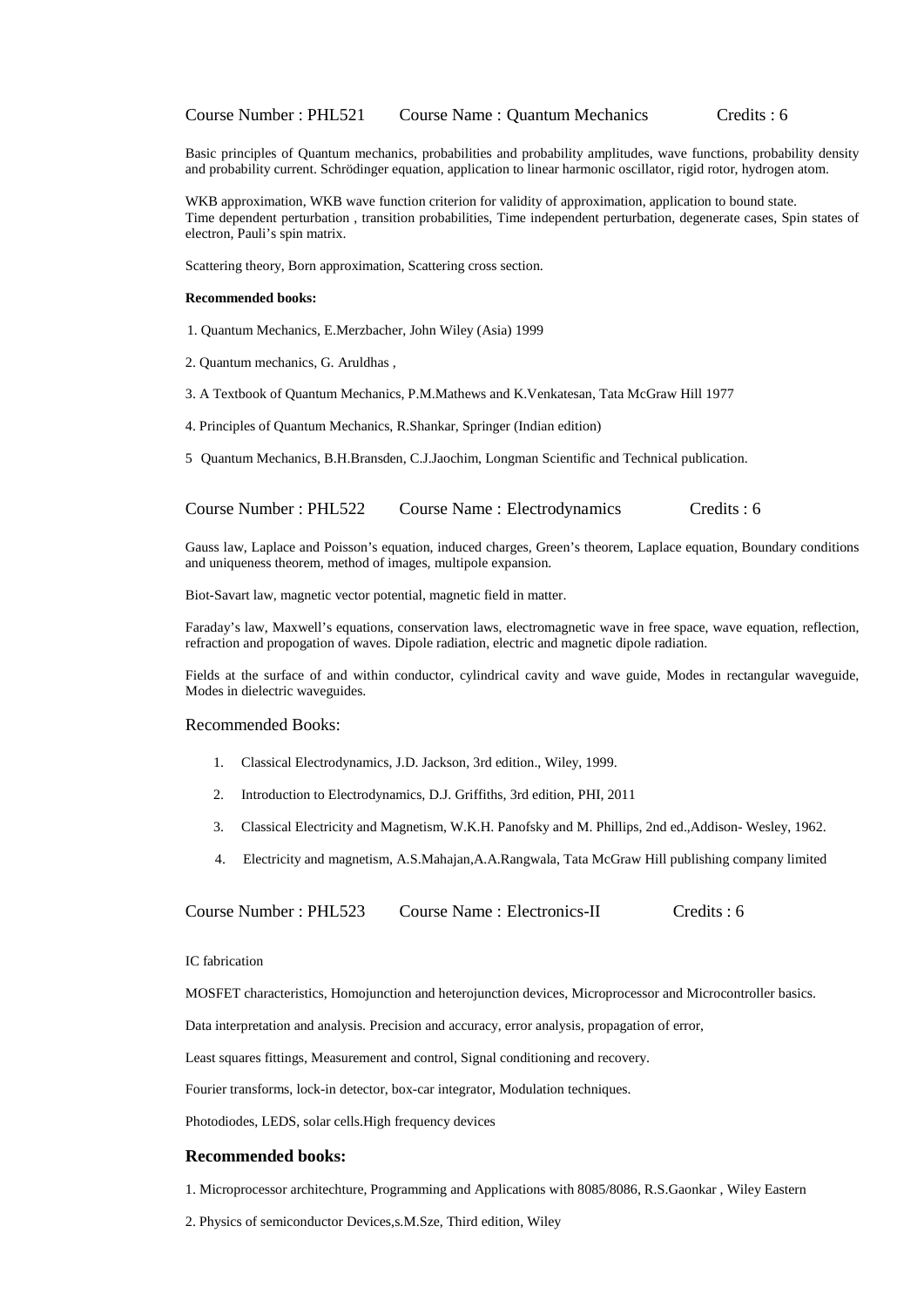Course Number : PHL524 Course Name : Statistical Mechanics Credits : 6

First law, second law, entropy, Thermodynamic potential, Maxwell relations, chemical potential , Phase equilibria. Macro & micro state, phase space, density distribution in phase space, micro canonical, canonical and grand canonical ensembles, partition function, free energy, calculation of thermodynamic quantities.

Classical statistical mechanics, Postulates, derivation of thermodynamic laws, equipartition theorem, classical ideal gas, Gibbs paradox, statistics of paramagnetism.

Quantum Statistics, Postulates, density matrix, ensemble, Third Law of Thermodynamics, ideal gases, Liovillie's theorem. Equilibrium condition, classification of phase transitions, phase diagram, Claussius-Clapeyron equation, Van-der-Walls equation, second order phase transition, Ginzberg – Landau theory, Ising model, ferromagnetism, law of mass action, diffusion , Brownian motion.

Maxwell – Boltzmann, Bose – Einstein, Fermi – Dirac distributions, Bose condensation, and introduction to nonequilibrium processes.

#### **Recommended Books:**

- 1. Statistical mechanics , Kerson Huang , Wiley India
- 2. Fundamentals of Statistical mechanics, B.B. Laud, New Age International
- 3. Statistical Physics, F Reif, Berkley Physics Course, Vol 5
- 4. Statistical Thermodynamics, M.C.Gupta, New Age International
- 5. Statistical Mechanics, J.K.Bhattacharya, Narosa publishing house

Course Number : PHL531 Course Name : Solid State Physics Credits : 6

Crystal structure, Bravais lattice, crystal diffraction and reciprocal lattice, group theory, bonding of solids, Phonons, lattice specific heat.

Free electron theory. Drude model of electrical and thermal conductivity.

Electrons in periodic lattice, Bloch theorem, Band theory, Kronig-Penney model, Classification of solids.

Hall Effect, Effective mass,mobility, Einstein's relation, Generation –Recombination, continuity equation.

Superconductivity, type-I and type-II superconductors, Josephson junction. Defects in solids.

Ordered phases of matter: translational and orientational order, types of liquid crystalline order, Quasi crystals.

## **Recommended Books:**

- 1. Introduction to solid state physics, Charles Kittel, John Wiley and Sons.
- 2. Solid state physics, A. J. Dekkar, Prentice Hall of India.

3.Solid state physics, C.M.Srivastava

Course Number : PHL532 Course Name : Atomic and Molecular Physics Credits : 6

Vector model of atoms, term for equivalent and non-equivalent electron atoms, Hyperfine structure and width of spectral line, Spectra of alkali metals, Helium Atom Normal and anomalous Zeeman Effect, Paschen –Back effect,

Stark effect, line broadening mechanism, rotation and vibrational spectra of molecules.

Electronic spectra of molecules, Frank-Condon Principle, dissociation energy, rotational fine structure of electronic vibration transitions, Raman spectra Characterization techniques: NMR spectroscopy, ESR spectroscopy.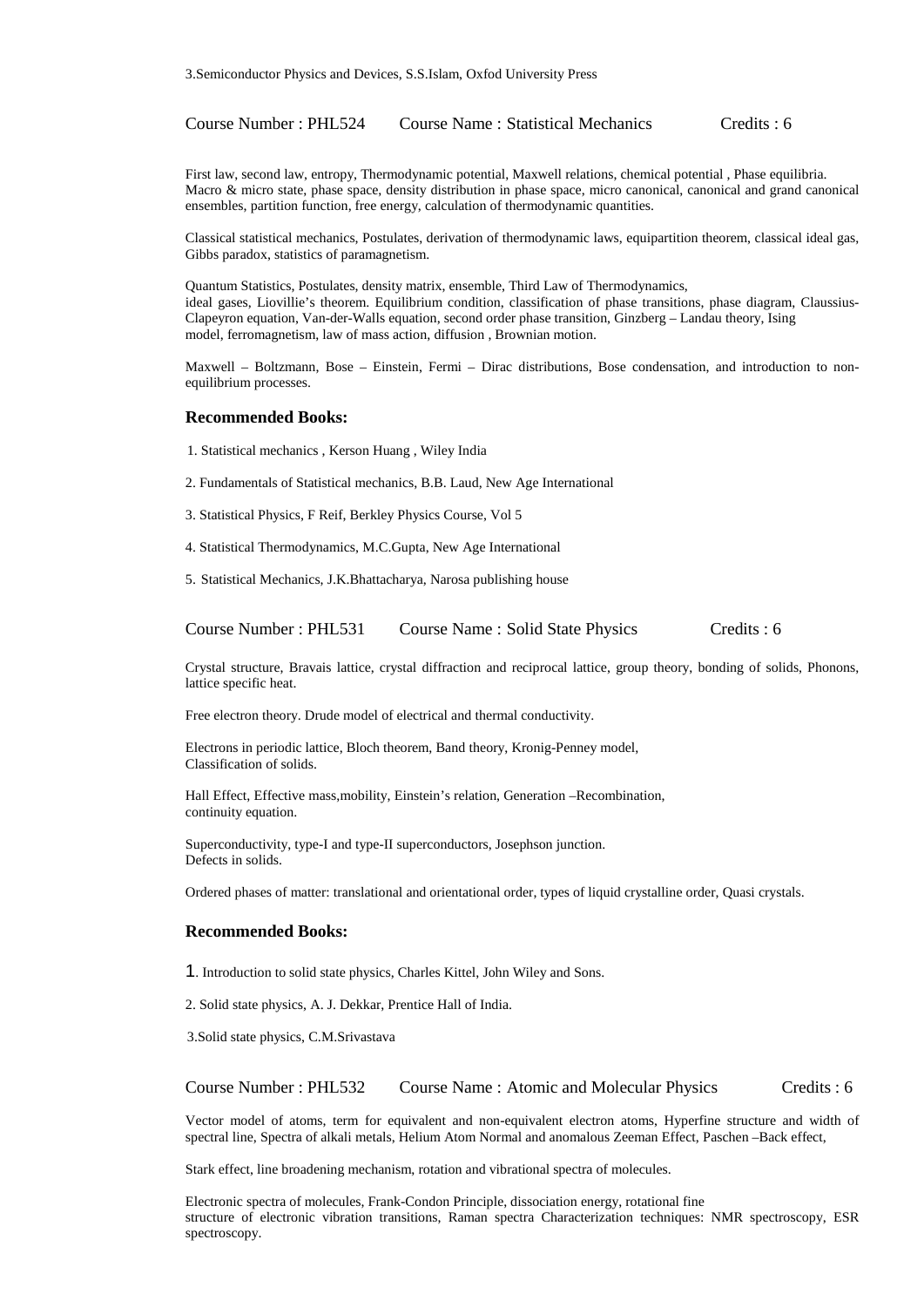Lasers, Theory of optical resonant cavity, Q- switching and mode locking in Lasers, different types of Lasers.

## Recommended Books:

1. Atomic Spectra,H.D.White , Tata McGraw Hill Publication.

2. Molecular structure & spectroscopy, G.Aruldhas; Prentice – Hall of India, New Delhi(2001)

3. Fundamentals of molecular spectroscopy, Colin N.Banwell & Elaine M.McCash, TataMcGraw –Hill publishing company limited, Fourth edition(2002).

4. Quantum Physics of atoms, molecules, solids nuclei & particles, Robert Eisberg, Robert Resnick, Second edition, John Wiely & sons(Asia) Ltd.(1985)

5.Physics of atoms and molecules, Bransden, Joachim, Longman publishing group

Course Number : PHL533 Course Name : Materials Science Credits : 6

Introduction to materials. The phase rule, single component system, Binary Phase diagrams Microstructural changes during cooling, Lever Rule, Some typical phase diagrams, Time scale for phase changes, nucleation and growth, nucleation kinetics, growth kinetics and overall kinetics, Applications, Solidification and crystallization, the glass transition.

Fick's laws and their solutions, the Kirkendall effect, mechanisms of diffusion.

Types of polarization, complex dielectric constant, polar and non-polar materials, Dielectric breakdown, piezoelectricity, ferroelectricity, electroceramics, multilayer capacitors.

Magnetic parameters, classification of magnetic materials, Ferromagnetic materials, ferrites,

Applications of magnetic materials, Multiferroics

## **Recommended Books:**

1. Materials Science and engineering: a first course, V. Raghavan fifth Edition(Prentice-Hall of India)2004.

2. Materials Science and Engineering – An Introduction, W.D. Callister Jr. (John Wiley & Sons,)1991.

3. Materials Science, J. C. Anderson, K. D. Leaver, R.D. Rawlings and J.M. Alexander, 4th Edition, Chapman & Hall (1994).

4. Electrical Properties of Materials , seventh Edition l.Solymar and D. Walsh (Oxford Univ.Press Indian Edition) 2006

5. Essentials of Materials Science and Engineering, Askeland, Pradeep Phule, Thomson learning (India Edition)

6. Principles of Materials Science and Engineering, William Smith, McGraw-Hill Publication

Course Number : PHL534 Course Name : Nuclear and particle physics Credits : 6

Basic nuclear properties: size, shape and charge distribution, spin and parity, binding energy, semi empirical formula, liquid drop model.

Nature of nuclear force, form of nucleon-nucleon potential, charge independence and charge symmetry of nuclear forces. Deuteron problem.

Evidence of Shell structure, single particle shell model, its validity and limitations, Rotational spectra, elementary ideas of alpha, beta and gamma decays and their selection rules, fission and fusion.Nuclear reactions, reaction mechanism, compound nuclei and direct reactions.

Classification of fundamental forces , Elementary Particles and their Quantum numbers, Gellmann- Nishijima formula, Quark model, baryons and mesons, C, P, T invariance, Application of symmetry arguments to particle reactions, Parity non-conservation in weak interaction, Relativistic kinematics.

## Recommended Books :

1. Kenneth S. Krane, Introductory Nuclear Physics, Wiley, New York, 1988